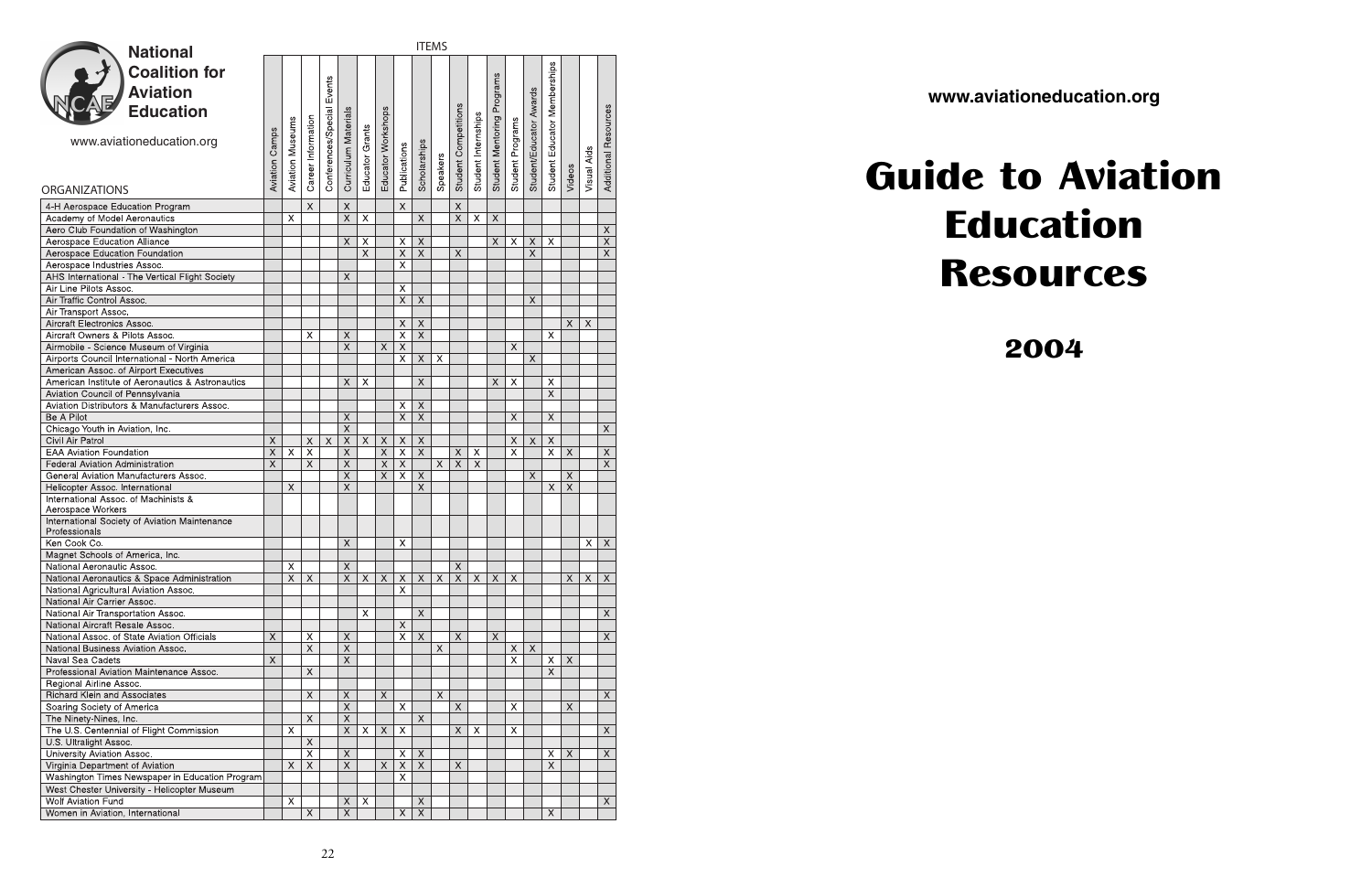- K-6 grade level-specific aerospace units that correlate with national standards
- Source book with curriculum by grade level
- To be used by all teachers regardless of aerospace background
- Short videos on activities that motivate students
- Robotics and computer aerospace
- Teamwork materials involving multicourses
- A way to locate and access available information
- Activities for small spaces
- Multimedia units on problem solving using aerospace as basis
- Comprehensive textbook resource for high school level
- Plastic working color coded jet engine model with applicable math/science materials
- Show how historic firsts and innovations of individuals in aerospace enhance daily lives and impact industries and products
- Kits containing everything a teacher needs to teach a lesson
- Develop a simulator to teach students to fly a radio controlled airplane
- Address standards at every grade level
- Current career information to excite students to consider an aerospace career
- Hands-on experiences
- 7. Are you interested in information about aviation/aerospace magnet schools? If so what kind of information?

ANSWER: A majority expressed an interest in knowing more about where they are located, how to contact them, what kind of curriculum is used, how to become one and what advantages they offer students. Most of the questions seem to indicate a lack of familiarity with the magnet concept in general as it is a relatively new approach to using aerospace education in teaching students at the elementary and secondary educational levels.

As one reviews the many sources of aerospace education information available to educators, it becomes clear that the kind of help requested by those who responded to the National Congress Teacher Survey, and others interviewed from many parts of the country, is available.

In many cases huge amounts of teaching and study materials are available free of charge. In other instances, the costs are very reasonable.

Any educator, volunteer parent or interested student has available tested, validated materials of instruction for every facet of aerospace education.

It is the hope of the authors that you will make full use of the resources that are identified in this publication that relate to your educational interests and needs in carrying out meaningful education in general and aerospace education in particular.

If you have questions or comments about this publication please send an email to: *aviationed@kencook.com*

### **CONCLUSION**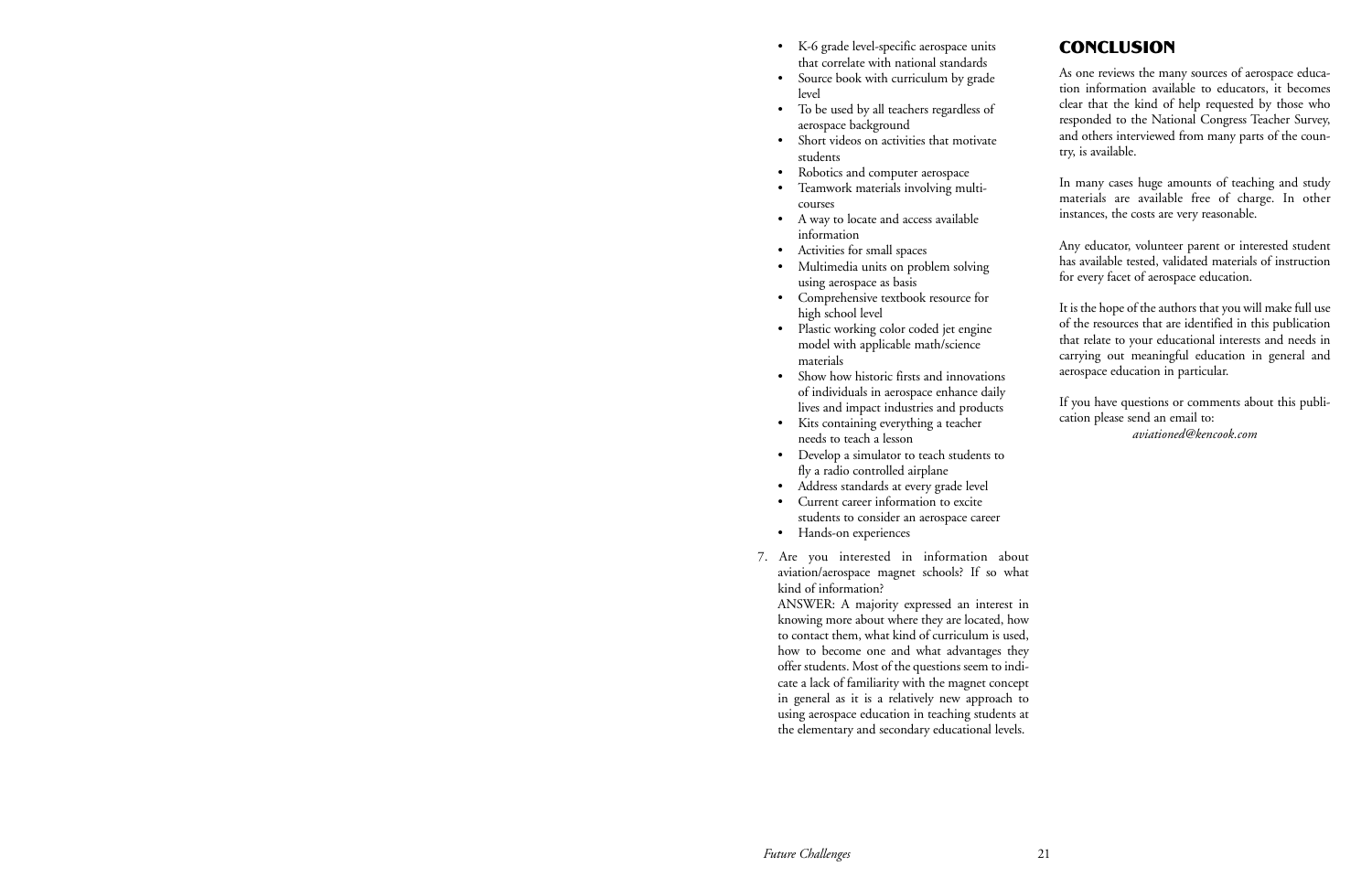- Grant writing information and sources
- Information sources for parents and kids
- Learning Packets with activities/software/handouts
- Books of handout projects with teacher guides
- Examples of other school programs
- Units with interdisciplinary choices
- State level resource centers to provide information, numbers, lists to contact
- Curriculum framework for content with activities, supplies and equipment
- A development plan, how to start, market, cost and benefits
- Practical reproducible material kids can relate to
- Status of aerospace and the future
- 3. Would it be helpful to have suggestions for planning strategies to show administrators and boards of education how aerospace education can be used and still attain educational standards? ANSWER: The teachers clearly said information on quantifying the results of aerospace education is needed for program approvals.
- 4. List any examples of teachers doing creative, imaginative work in aerospace education. ANSWER: Most teachers participating in the survey were willing to share their work. A listing of examples described or sources mentioned follows:
	- NASA educator workshops
	- School/Industry aviation internship programs
	- Wright Flight program for middle school
	- 4H curriculum package
	- CAP AEX Activity Booklets
	- Constructing a Solar System model and observing the Moon for two months activity
	- Hot air balloon designs/moon craters using flour/poof rockets with plastic bottles and straws/moon trip survival items
	- Teacher materials for AMA remote controlled airplanes
	- Construct scale models to full size replicas of historic gliders
	- Starbase lessons on basic principles
	- Space simulations for third, fourth and fifth graders using a 1/3 scale inflatable scale model of the space shuttle Endeavor
- State aerospace teacher association conducting workshops taught by teachers for teachers
- A one week aviation curriculum for summer camp includes hands-on activities, field trips and guest speakers with a focus on careers
- Designing your own airplane as part of an aviation curriculum
- Smithsonian Whipple Observatory outreach program
- 5. What are some of the best examples of aerospace education materials that you know about or use? ANSWER: Of the many suggested, the ones most frequently mentioned are listed below:
	- Civil Air Patrol Materials
	- NASA Materials (NASA Connect Series, NASA Resource Centers, Websites- Core, Spacelink, Explorers, NASA Educator unit plan books, Space Place-JPL)
	- Experimental Aircraft Assoc (EAA)
	- 4-H curriculum
	- FAA Activity Booklets
	- Starbase Units
	- Estes Rockets
	- Pitsco aerospace workbooks
	- NBAA Avkids Program
	- Air & Space Magazine
	- Books by Jane Hodges Caballero
	- Wright Flight Program
- 6. Have you ever said or thought: I wish someone would prepare some aerospace education material that would do the following: ANSWER: Selected answers from the wish list follow:
	- Grades 7-12 aviation curriculum
	- Aviation internship program
	- Teaching materials for science process skills
	- Quick/easy teacher/student materials
	- Greater variety of age appropriate activities on Aeronautics and Aerospace concepts
	- Central resource to cover the field of aviation/space
	- Secondary math/science/physics aerospace materials
	- Material to explain how aerospace education fits and enhances education for school boards

# TABLE OF CONTENTS

| Page |
|------|
|      |
|      |

| Programs |                                           |
|----------|-------------------------------------------|
|          | <b>Aerospace Education Foundation</b>     |
|          |                                           |
|          | <b>Experimental Aircraft Associatio</b>   |
|          | Programs                                  |
|          | <b>Federal Aviation Administration</b>    |
|          | <b>4-H Aerospace Education Progra</b>     |
|          | Inventing Flight                          |
|          | <b>Aviation Magnet School Progran</b>     |
|          | <b>National Aeronautics and Space</b>     |
|          | Administration (NASA)                     |
|          | Learning For Life                         |
|          | United States Air Force                   |
|          | Wright Flight                             |
|          | Other Selected Sources                    |
|          | <b>Future Challenges For Aerospace Eq</b> |
|          | <b>National Congress Teacher Surve</b>    |
|          |                                           |

| <b>Experimental Aircraft Association (EAA) Education</b> |  |
|----------------------------------------------------------|--|
|                                                          |  |
|                                                          |  |
|                                                          |  |
|                                                          |  |
|                                                          |  |
| <b>National Aeronautics and Space</b>                    |  |
|                                                          |  |
|                                                          |  |
|                                                          |  |
|                                                          |  |
|                                                          |  |
|                                                          |  |

#### **Fospace Education**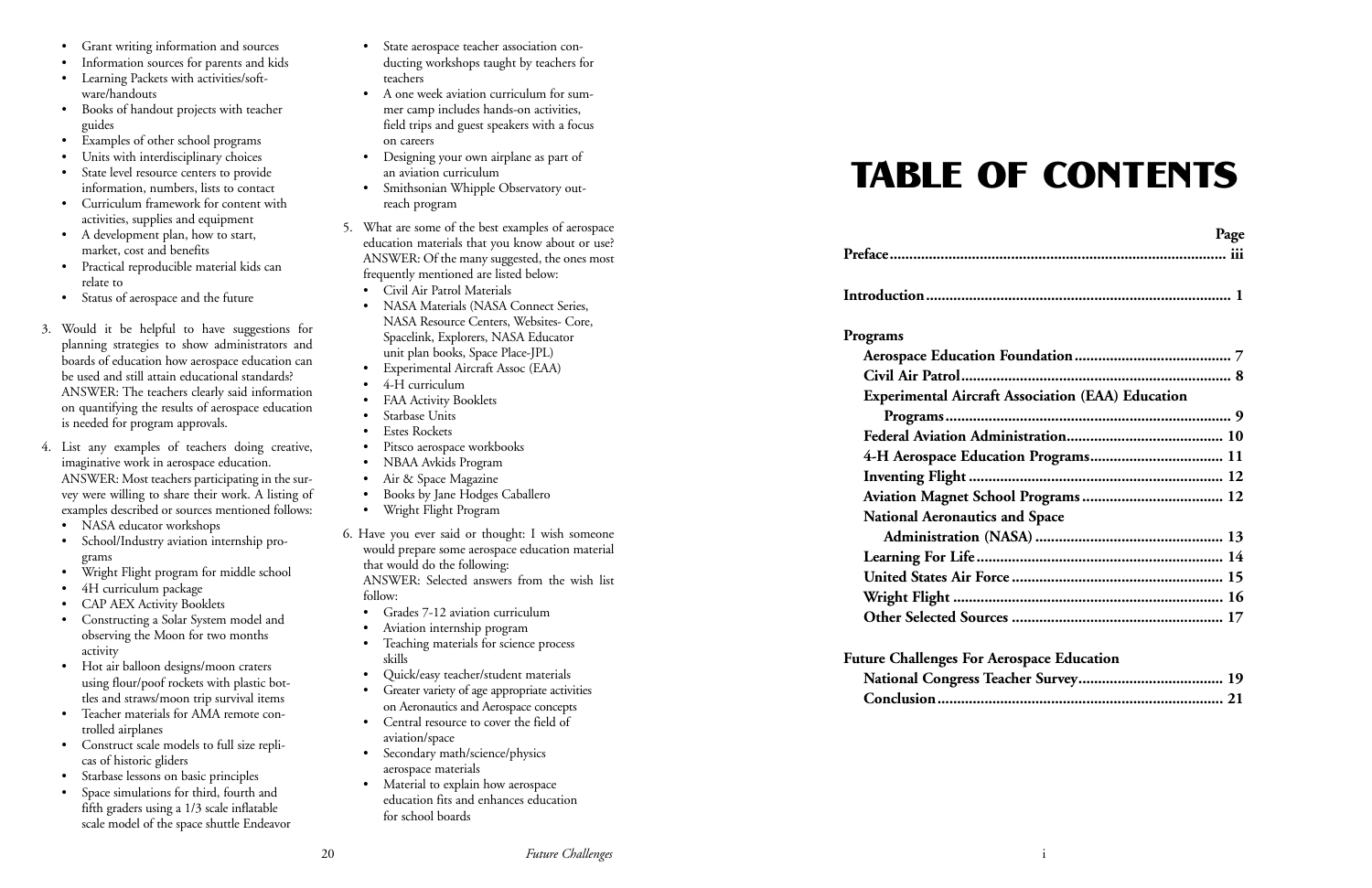#### NATIONAL CONGRESS TEACHER SURVEY

At the 2002 National Congress in Arlington, Virginia, an opinion survey was taken of the attending teachers soliciting their ideas on planning and conducting aerospace education activities, projects, course work and special activities to facilitate learning. Over one hundred teachers responded to the survey in detail providing a great amount of information which could be the basis for new or additional development in aerospace education resource material or simply ideas for any other teachers to consider in planning aerospace education teaching in grades K-12. A summary of the survey follows related to the questions asked:

1. Is there aerospace education source information or data that you would like to have in your current educational work? If yes, please indicate what you would like to have.

ANSWERS: The teachers overwhelmingly answered in the affirmative with specific answers that fell into major groups of hands-on learning activities, resource contacts, curriculum units at all grade levels, math/science teaching material using AV aids and text sources at the secondary level. Selected specific comments follow:

- Aviation/Space resources based on surveys for quick review
- How to get and use information
- Career information sources
- Examples of projects
- Best websites
- Practical application materials
- Units to correlate with national/state standards for each grade level

|    | Activity Books, videos, CDs and                                                                                                                                       |
|----|-----------------------------------------------------------------------------------------------------------------------------------------------------------------------|
|    | student/teacher textbooks                                                                                                                                             |
|    | Focus on resources at each level to                                                                                                                                   |
|    | save time                                                                                                                                                             |
|    | Hands on learning kits for teachers on                                                                                                                                |
|    | basic aerospace facts                                                                                                                                                 |
|    | Low cost activities based on scientific                                                                                                                               |
|    | themes                                                                                                                                                                |
|    | Grades aerospace education information                                                                                                                                |
|    | that could replace traditional lessons for                                                                                                                            |
|    | the same skill such as multiplying by                                                                                                                                 |
|    | decimals                                                                                                                                                              |
|    | Motivational material for career days                                                                                                                                 |
|    | Middle school level physical science                                                                                                                                  |
|    | material including space technology                                                                                                                                   |
|    | transfer/spinoff                                                                                                                                                      |
|    | Contact information on organized                                                                                                                                      |
|    | aerospace (grades 9-12) programs                                                                                                                                      |
|    | Material on how to answer common                                                                                                                                      |
|    | complicated questions from kids                                                                                                                                       |
| 2. | If other educators ask for your help in planning an<br>aerospace education activity, describe the kinds of<br>information that would be helpful to you and<br>others. |
|    | ANSWERS: Again the suggestions fell into group<br>categories including, Resource/Clearinghouse<br>sources, guides on developing aerospace curricu-                    |
|    | lums, lesson plans and hands on activities exam-                                                                                                                      |
|    | ples, information on correlating to state/national                                                                                                                    |
|    | and industry standards. Selected specific com-                                                                                                                        |
|    | ments follow:                                                                                                                                                         |
|    | Comprehensive guide and website                                                                                                                                       |
|    | referral                                                                                                                                                              |
|    | Contact persons/sources/speakers/field                                                                                                                                |
|    |                                                                                                                                                                       |

- trip sources in local area
- Views of the effect on student learning

# FUTURE CHALLENGES FOR AEROSPACE EDUCATION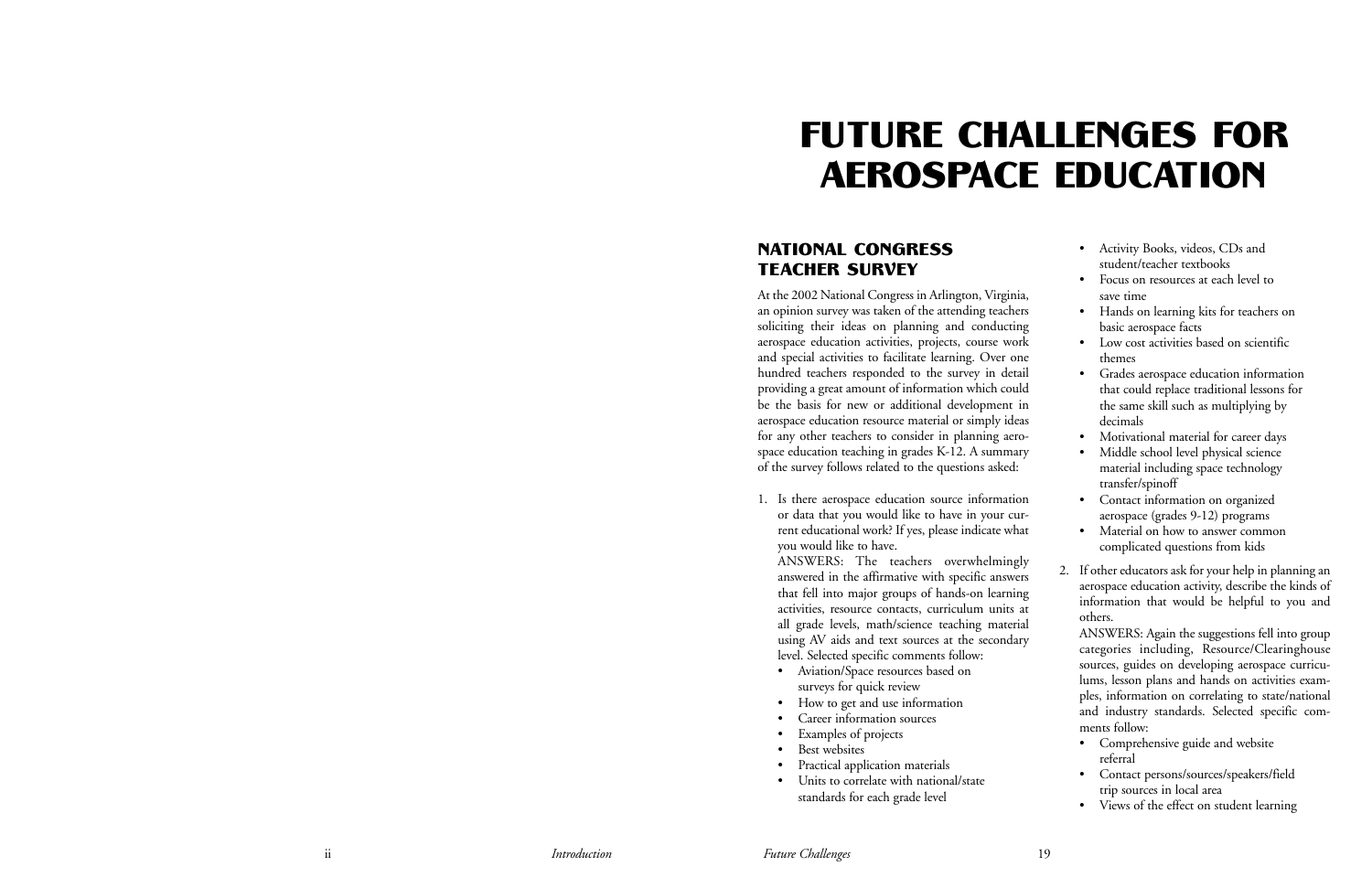## PREFACE

In discussions with hundreds of educators throughout the United States one quickly discovers the great interest on the part of students, teachers, administrators, parents and members of industry and the general public in learning more about aviation and space.

Teachers have learned that they can greatly stimulate and motivate learning by using relevant aviation and space concepts, projects and activities in their regular curricular studies.

This publication is designed to share with you some of the huge resources that are available, from a variety of sources, to help you plan and carry out programs that are proven to facilitate learning of many traditional subjects of study.

The scope of the learning examples that are available range from kindergarten through high school – K-12.

We hope that you will enjoy using this source of aerospace education information to enhance your teaching and the learning of your students, as much as we have enjoyed bringing this to your attention for your use.

Frank G. Mitchell, Ed.D Mervin K. Strickler, Jr. Ed.D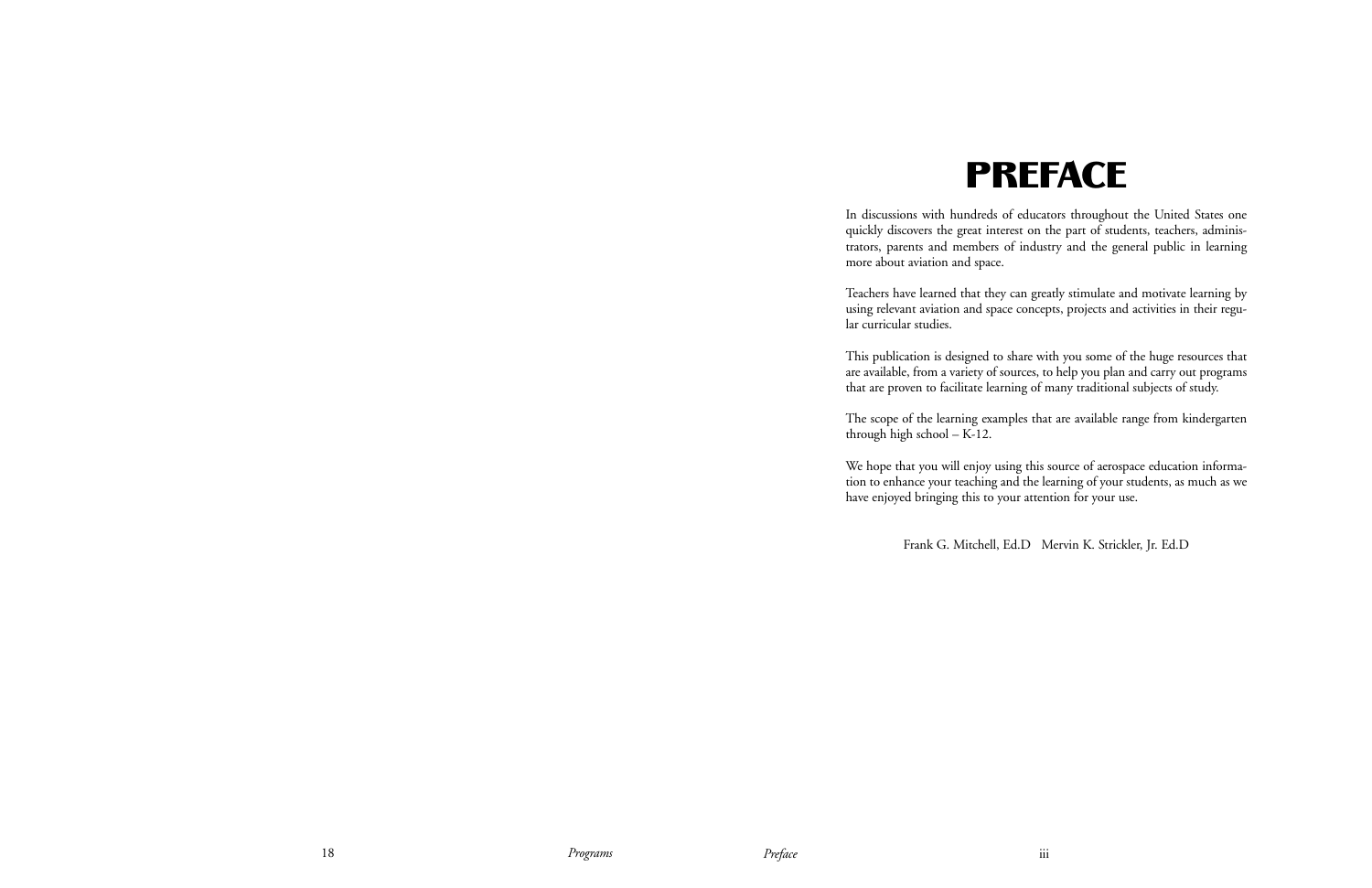## OTHER SELECTED SOURCES

**Listed below are the names, with their websites, of some other organizations that provide specific references to materials and information for aerospace education teachers:**

**Aircraft Electronics Association (AEA)** *www.aea.net* Go to: Careers section and Training & Education section on website.

**Aircraft Owners & Pilots Association (AOPA)** *www.aopa.org* Go to: Learn to Fly section for listing of aviation education materials.

**Aviation Technician Education Council (ATEC)** *www.atec-amt.org* Go to: Contacts section for address to obtain a school directory of ATEC members and also access other valuable websites in the same section.

**AVKIDS (Sponsored by NBAA)** *avkids.com* Entire website designed for aviation education use by teachers and kids.

**General Aviation Manufacturers Association (GAMA)** *www.generalaviation.org* Go to: the Publications section for On-Line Catalog and click on Aviation

Education under categories.

**National Agricultural Aviation Association (NAAA)** *www.agaviation.org* Go to: Publications section for curriculum guides.

**National Air Transportation Association (NATA)** *www.nata.aero* Go to: Search section to call up "student and teacher online resources."

**National Business Aviation Association (NBAA)** *www.nbaa.org* Go to: Education section for Careers in Business Aviation and other programs.

**University Aviation Association (UAA)** *www.uaa.aero* Go to: Aviation Education and Resources and Publications sections.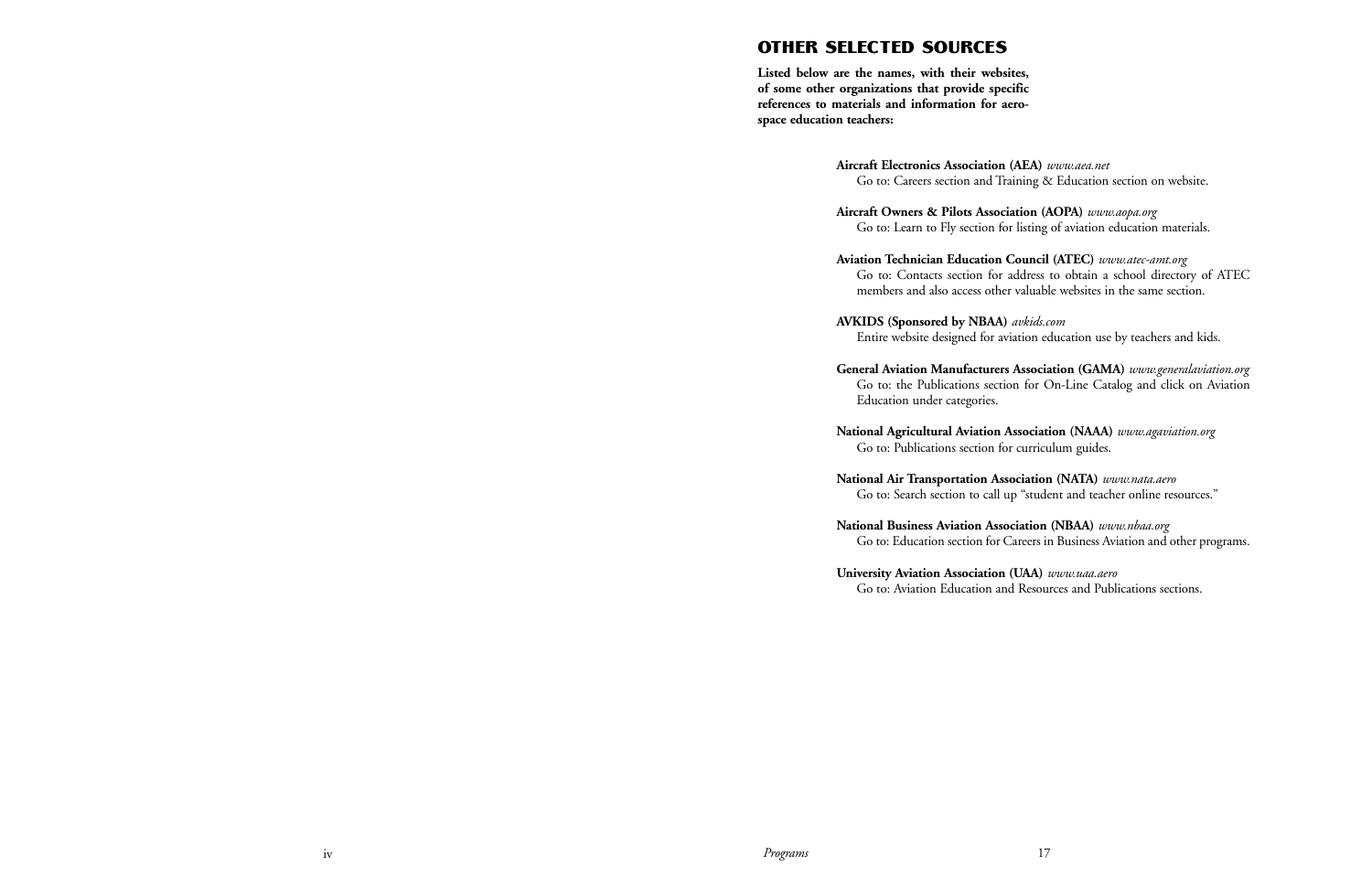to supplement each lesson plan. A team of educational developers, researchers, writers and teachers was brought together to specifically develop these special aviation education lesson plans.

During the 2003-2004 school year, over 90,000 high school math, science, and social studies teachers received these free Education in Flight materials in addition to the list of Student Aware subscribers. Since that time the materials, including the posters, are available to be downloaded on the US Air Force Centennial of Flight website: *www.centennialofflight.af.mil/education.shtml* using an Adobe Acrobat reader.

The website also contains additional educational links and resources such as other lesson plans, materials and book listings which can be accessed.

At some point, the US Air Force Centennial of Flight will be discontinued and all of the materials listed will be located in the regular US Air Force website: *www.af.mil*.

#### WRIGHT FLIGHT

Wright Flight, Inc., created in 1986 in Tucson, Arizona, is named for the Wright brothers. The basic concept of the program is that the Wright brothers' example of setting goals and achieving them through hard work and discipline can be used as a model for today's youth.

Therefore, the Mission of Wright Flight is to use the inherent motivational power of aviation as a stimulus for students to set and achieve higher goals in their educational and personal development. From the examples of aviation role models, Wright Flight teaches students that through commitment and hard work they can achieve their own goals, earn the reward of exciting aviation-related experiences, and develop a more positive self-concept.

The program is usually presented and licensed through a school. Occasionally, groups such as the YMCA or a church group will agree to sponsor a summer program. Other non-profit groups, or military units may also license the program. Basically, for

interested schools, the Wright Flight office will identify any Wright Flight licensee in your area and or provide help to set up a program. The license fee is minimal and curriculum materials are provided on a quantity price-break basis.

> Bishop wrote: "It is the responsibility of parents, teachers and educational leaders to make it possible for the mind, spirit and the aspirations of learners to soar as high as our spacecraft. Our environment for learning must be carefully considered and researched. Our instructional plans must be as particularized and as relevant as the calculations to place a man on the moon and to probe the cosmos beyond. The world inside the classroom must be made interesting and significant..."

At present there are three Wright Flight Curricula: A Minuteman Program grades 4-5 consisting of six lessons, The History of Aviation Program grades 6-12 consisting of nine lessons and the Voyager Program grades 7-12 consisting of eight lessons which include a student contract provision specifying the school subjects students desire to improve and listing the steps they will take to achieve their goal. At each course conclusion, successful students in the later two programs are provided a special certificate and other commemorative rewards such as a half-hour flight in a light aircraft with a volunteer pilot.

Students are provided with a notebook and teachers are provided with a teacher's manual and a video cassette for each program. Teacher volunteers need not be pilots or knowledgeable about aviation. The teaching commitment is for a period of about eight to ten weeks, one class hour per week.

Wright Flight is primarily an organization of volunteers with minimal staff support. For example, instructors and staff support have volunteered from local Air Force or Air National Guard installations and local Air Force Association chapters. Funding is usually raised from service clubs and from individual contributors.

Since its founding, Wright Flight programs have been started in ten states in multiple schools with great success. One study commissioned to prepare an evaluation of client satisfaction and program effectiveness said students, parents and teachers all reported positive changes in attitudes toward school, responsibility for school work, dependability, and self-confidence.

Go to: *www.wrightflight.org* for further information and answers to questions on getting started. The mailing address is Wright Flight, Inc., 7075 South Plumer, Suite 14, Tucson, AZ 85706; telephone: (520) 294- 0404; E-mail: sysadmin@wrightflight.org.

# INTRODUCTION

*"Teaching should be such that what is offered is perceived as a valuable gift and not as a hard duty."*

#### ALBERT EINSTEIN

Dr. Leslie J. Bishop, former Professor of Education, Department of Curriculum and Supervision, University of Georgia, formerly Executive Secretary of the Association for Supervision and Curriculum Development (ASCD) has written a cogent statement of why aerospace education is relevant to our schools in general and education in particular.

He went on to point out: "Educators, like parents, have awesome responsibilities. The kindergarten child of today will be the worker, the leader, the parent, the policy maker, the activist of the twenty-first century." Bishop went on to state: "Youngsters in school today will fly...hypersonic transports. Some students...will visit other planets; many of them will help perform the work and still more will provide citizenship understanding, and guidance to the supportive programs that make aviation and space technology possible." (1)

From an educational point of view, aerospace is not an end in itself except for those who decide to concentrate on specialized studies and careers. Educators at all levels and in all disciplines have demonstrated that aviation and space studies provide interesting, motivating, meaningful and relevant curricular means to educational goals.

#### EARLY EXAMPLE OF AVIATION EDUCATION

It is interesting to note that there is always a substantial lapse of time from the emergence of new technological developments until they become part of curriculum in schools. Aviation is an exception to this. As one considers flying as demonstrated as being a reality by Wilbur and Orville Wright on December 17, 1903, it was shortly after that the first documented study of aviation in a public school in the United States was discovered. In 1908 a creative teacher named H. Lavone Twining of the Los Angeles Polytechnical High School introduced the study of the science of flight in his physics classes.

### WHAT IS THE STATE OF AEROSPACE EDUCATION TODAY

While aerospace education is increasingly recognized as an effective means to attaining learning ends and goals, there are ongoing efforts to determine what needs teachers have to increase aerospace education effectiveness. This publication is designed to give educators and students sources of needed information.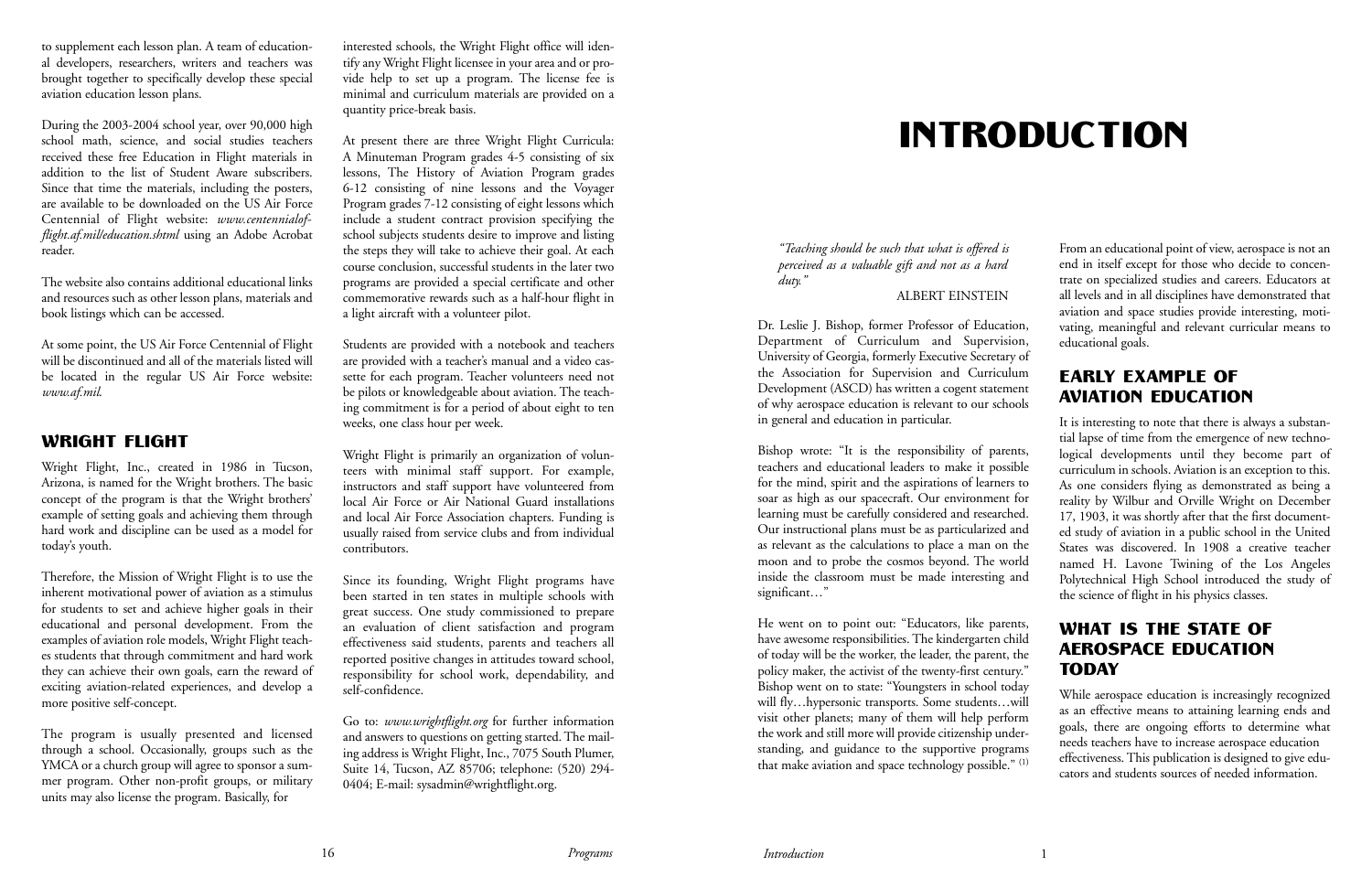Many groups and organizations help educators study ways to be more effective in using aerospace resources effectively. During the last several years a community of common interests in furthering aerospace education has emerged. A notable example of this is what is known as the Brewer Forum.

### THE ROLE OF THE BREWER FORUM AND REPORT

*"Aerospace Education will expand our students horizons, enrich our knowledge and better prepare us to assume leadership roles as citizens of a nation state. The Brewer Conference on Aerospace Education Report is a first step toward the goal of enhanced integration of aviation and space education into the classroom environment. We must all act to keep this goal in sight, and to* make it a reality. Our future depends on it."<sup>(2)</sup>

In 2002 the National Aeronautic Association (NAA), which has a long heritage of interest and involvement in promoting aviation and aviation education dating back to its founding in 1905, took the lead in planning the Frank G. Brewer Invitational Forum on Aerospace Education.

Among the organizations cooperating with the NAA in planning and carrying out the Forum were:

- The National Coalition for Aviation Education (NCAE)
- The Wolf Aviation Fund
- Civil Air Patrol (CAP)

Donald J. Koranda, NAA President and CEO stated October 15, 2002 in part:

#### WHAT RECOMMENDATIONS RESULTED FROM THE FORUM?

In the Executive Summary of the Brewer Conference on Aerospace Education Report the conference participants examined the issue of how "…providers of aerospace education materials can better assist educators in meeting the needs of today's students." (2)

"The teacher discussion groups concluded that there were four primary areas of concern. They are:

- The academic worth of aerospace education must be demonstrated.
- (Materials) Must be assessable, grade specific and consider the established national and state standards.
- Teachers must have a way to easily identify the resources available. The establishment of a national internet 'clearing house' including an interactive function was encouraged.
- Strong support and endorsement from within the education community, government entities and the various aerospace organizations is needed. A collaborative approach to create an accepted national 'mission' statement would enhance the role of interested organizations.

The Brewer Committee is committed to continue a national dialog to facilitate and support the accomplishment of these longer range goals." (2)

### EDUCATOR'S REPORT

Prior to the 2002 National Congress on Aviation and Space Education (NCASE) sixty educators from around the country met in a special session to examine ways in which aerospace organizations can be of assistance and support to educators who want to integrate aerospace education into their classrooms. The participants were asked to respond to five questions based on results of a survey given to educators prior to the Forum. The survey questions were:

- 1. How do we get information about aerospacerelated educational materials into the hands of educators?
- 2. Where do educators look for information?
- 3. What support mechanisms can be provided by the aerospace community that help educators now and in the future?
- 4. What challenges do educators face that impede the use of aerospace related educational materials?
- 5. What aerospace-related educational resources best meet the needs of educators?

Aviation Exploring is a youth development program centered on aviation careers. Aviation Explorers might choose to take orientation flights in military transports, helicopters, gliders, or single-engine general aviation aircraft. They might take trips to places such as Air Force bases, aviation museums, air shows, or FAA facilities. They might learn to preflight an aircraft. They might take pilot training ground school classes. The bottom line is that Aviation Exploring is actionoriented.

Sponsoring aviation organizations provide the program assistance for Explorer post meetings, activities, and trips through adult volunteer leaders. Organizing an Explorer Post involves key staff members of an aviation organization meeting with a Learning for Life representative to discuss how to begin. The participating organization agrees to recruit adult volunteer leaders, review the Aviation Exploring Career Opportunities Worksheet, develop a list of additional aviation program ideas and provide meeting facilities. Learning for Life provides program development literature, adult and youth leader training, liability insurance, activity planning, ongoing adult volunteer service and local Learning for Life office staff support.

The program of an Explorer Post matches the interests of young adults with the resources and adult expertise of their participating organization. The goal will be to build a well-balanced program around Aviation Exploring's five areas of program emphasis: career opportunities, leadership experience, life skills, citizenship, and character education. For additional information on promoting the organization of aviation career Explorer Posts, visit the website at: *www.aviationexploring.org*.

Learning for Life also provides another kind of program that is designed to directly support schools and other youth-serving organizations in their efforts toward preparing youth to successfully handle the complexities of today's society and to enhance their self-confidence, motivation, and self-worth. Nationwide, school demand for character education programs has greatly influenced the dramatic growth of Learning for Life. It has become a program for education with more than 20,000 schools and organizations nationwide, serving more than 1.4 million youth. Aviation education is just one of the options used in this program.

Learning for Life is a classroom-based program that provides an action-learning process with grade-specific lesson plans for grades K-12, plus a complete supplement for special-needs students. Programs are offered for the Elementary School (K-6), Seventh and Eighth Grades, Senior High and Special Needs.

Developed by professional educators and child development leaders, the curriculum has three basic components: school-based learning offering more than 145 lesson plans, connecting activities, and workbased learning. Aviation is one of the subjects offered for the career seminar phase.

In order to implement Learning for Life in schools and organizations, four key steps are necessary:

- 1. Complete a Memorandum of Understanding between the school, business or sponsoring organization and Learning for Life.
- 2. Determine the scope of work involved in serving the school.
- 3. Appoint a committee.
- 4. Select adults who will give direction.

Learning for Life provides training and support through a nationwide network of over 300 local offices. For further information and direction on how to contact the office in your area, go to: *www.learning-for-life.org*. You can also contact Learning for Life's national office at: 1325 West Walnut Hill Lane, P.O. Box 152079, Irving, TX 75015-2079, telephone (972) 580-2000.

#### UNITED STATES AIR FORCE EDUCATION IN FLIGHT CURRICULUM GUIDES

In celebration of the Centennial of Flight, The US Air Force and Student Aware Communications, Inc. have teamed up to provide secondary teachers with an Education in Flight Package of Math, Science and Social Studies curriculum supplements. Each package contains three 24-page full-color lesson plans, one each for math, science and social studies teachers. Each lesson plan consists of four to six units containing descriptions, illustrations and a test or short quizzes for student feedback. In addition, each package includes a set of four unique and colorful posters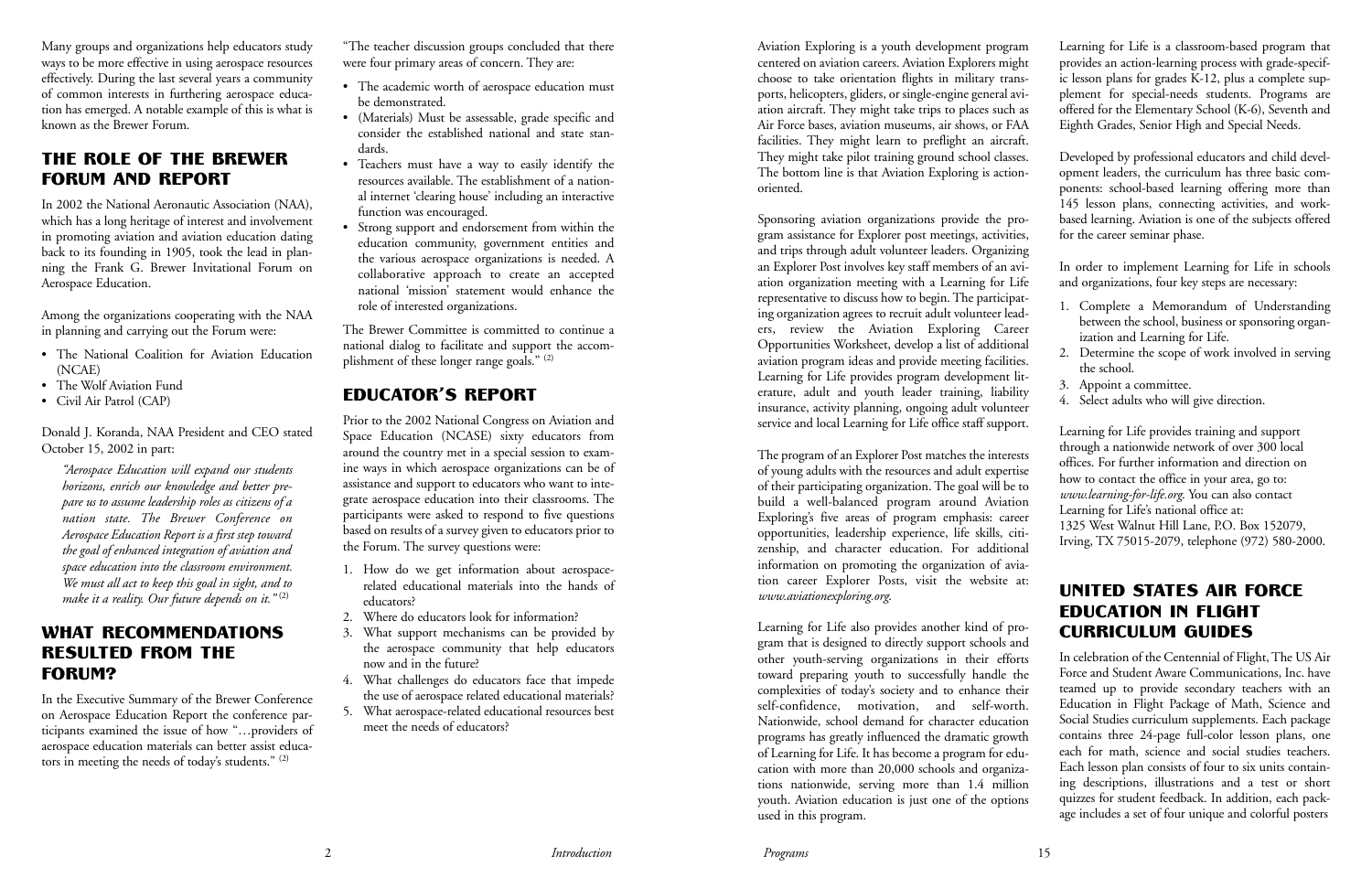NASA SCIence Files – for kids grades 3 through 5. This is a series of free instructional programs consisting of broadcast, print, and online elements. Emphasizing standards-based instruction, problembased learning, and scientific inquiry, the series seeks to motivate students to become critical thinkers and active problem solvers. Each program supports the national mathematics, science, and technology standards and has three components that include (1) a 60-minute television broadcast, which can be viewed live or taped for later use; (2) a companion educator's guide: and (3) interactive web-based activities and materials. Check out: *http://whyfiles.larc.nasa.gov/treehouse* to learn more about the NASA SCIence Files and to register online for this program.

NASA CONNECT – for kids grades 4 through 8. An award winning instructional television series that joins classrooms with NASA researchers in support of national math, science and technology standards. Now in its third year of production, the goals of NASA CONNECT include: showing students how NASA engineers and scientists apply math, science and technology to their jobs; presenting math, science and technology as a process requiring creativity, critical thinking, and problem-solving skills; raising student awareness of careers requiring math, science and technology; overcoming stereotyped beliefs by presenting women and minorities performing challenging engineering and science tasks. The series is free, educators are encouraged to tape the broadcast and copy (or download) the lesson guides. Each program includes: a lesson, classroom experiment and a web-based online interactive component. Go to: *http://connect.larc.nasa.gov/* to learn more about NASA CONNECT and to register online for this program.

NASA's Destination Tomorrow is a Distance Learning program for educators, parents, and lifelong (adult) learners. It is a 30-minute instructional program that communicates knowledge resulting from NASA's aeronautics and space technology programs. Destination Tomorrow will not only seek to increase scientific literacy but will also provide educators, parents and lifelong learners with the understanding and ways of thinking that are essential for all citizens to function in a world shaped by mathematics, science, and technology. Go to: *http://destination.larc.nasa.gov/* to learn more about Destination Tomorrow and to register online for this program.

The NASA Explorer Schools (NES) program provides opportunities for schools, administrators, students grades 4 through 9 and their families to partner with NASA to improve student learning; participate in authentic experiences with NASA science and technology; apply NASA science, mathematics, and technology knowledge to real-world issues and problems; and participate in special events and other opportunities. Each year the NASA Explorer Schools program establishes a three-year partnership between NASA and 50 school teams, consisting of teachers and education administrators from diverse communities across the country. While partnered with NASA, NES teams acquire and use new teaching resources and technology tools using NASA's unique content, experts and other resources. Schools in the program are eligible to receive funding (pending budget approval) over the three-year period to purchase technology tools that support science and mathematics instruction. For detailed information and the program application, visit: *www.explorerschools.nasa.gov*

## LEARNING FOR LIFE AVIATION EXPLORING

Aviation Exploring is Learning for Life's career education program for young men and women who are 14 (and have completed the eighth grade) or 15 through 20 years old. Adults are selected by the participating organization for involvement in the program as mentors. Aviation Career Exploring Posts can be and are sponsored by aircraft businesses of all types, airlines Federal Aviation Administration (FAA) control towers, Experimental Aircraft Association (EAA) Chapters, soaring clubs, college aviation programs or any other aviation organization. Today, 141 Explorer Posts with over 2,200 youth members in the United States are being sponsored by similar organizations.

Aviation Exploring's purpose is to provide experiences to help young people mature and to prepare them to become responsible and caring adults.

14 *Programs*

### CONCLUSIONS AND RECOMMENDATIONS

Space does not permit providing more details of the Brewer Conference here. However, the Conclusions and Recommendations of the Brewer Committee are very much worth noting. They are as follows:

#### Brewer Committee - Conclusions and Recommendations

"The Brewer Conference provided considerable insight into the contemporary views, needs and wants of educators with an active interest in aerospace education. There is widespread agreement within this group that Aerospace education has the potential of enriching the curriculum in the nation's schools, provided that the needs of the teachers and the national/state standards to which they must teach are carefully considered.

In this context the following two principles would apply:

- 1. The academic worth of aerospace education must be clearly established. The aerospace industry and related associations should understand the premise that aerospace education is a means of sharing in a common goal of improving the education process…not an end in itself.
- 2. The above must have a well-defined focus supplemented by effective communication and 'delivery' systems supported by the provider organizations. Quality information and resource assistance is a definite requirement.

orientation and performance.

The challenge would be to consider:

1. The development of a vision statement that could be supported by a broad coalition of aerospace industry members, associations, government and education organizations.

- 2. The establishment of national goals to help focus industry efforts on the positive benefits of aerospace education and to bring about better coordination of local, state and national aerospace programs.
	- 3. Mechanisms by which an improved collaborative effort on the part of industry, government and education organizations could focus the nation's educators on the value of aerospace education as a tool to motivate, inspire, and teach.
	- 4. Actions to insure the quality of aerospace education resources being offered.
	- 5. A highly visible campaign to create a significant awareness among educators as to the benefit or value of incorporating aerospace concepts into the educational process.

The Brewer Committee recommends continuation of the process to address an enhanced future role for aerospace education in or related to the overall school curriculum. An invitation should be extended to all segments of the aerospace industry, related associations, government and educational, to participate in a national forum to enhance the value and recognition of aerospace education as a means for improved student Federal Aviation Administration Debbie Gallaway, Centennial of Flight Commission Gordon Hoff, Minneapolis Community and Technical College Rol Murrow, Wolf Aviation Fund John Salvador, Civil Air Patrol Gordon Shimmel, Mansfield (CT) Public Schools." (2)

The Brewer Committee is committed to continue a national dialog to facilitate and support the accomplishment of these longer range goals.

The key people responsible for planning and carrying out the Brewer Conference on Aerospace Education are the following:

Don Koranda, President, National Aeronautic Association (NAA), and the Steering Committee he Appointed: Brewer Steering Committee Members Ray Johnson, Chairman Vance Abbot, Challenger Center Shelia Bauer,

Clearly, the Brewer Conference and Forum represent landmark efforts to bring together a community of mutual interests in helping design, plan and carry out a high quality aerospace education for the United States.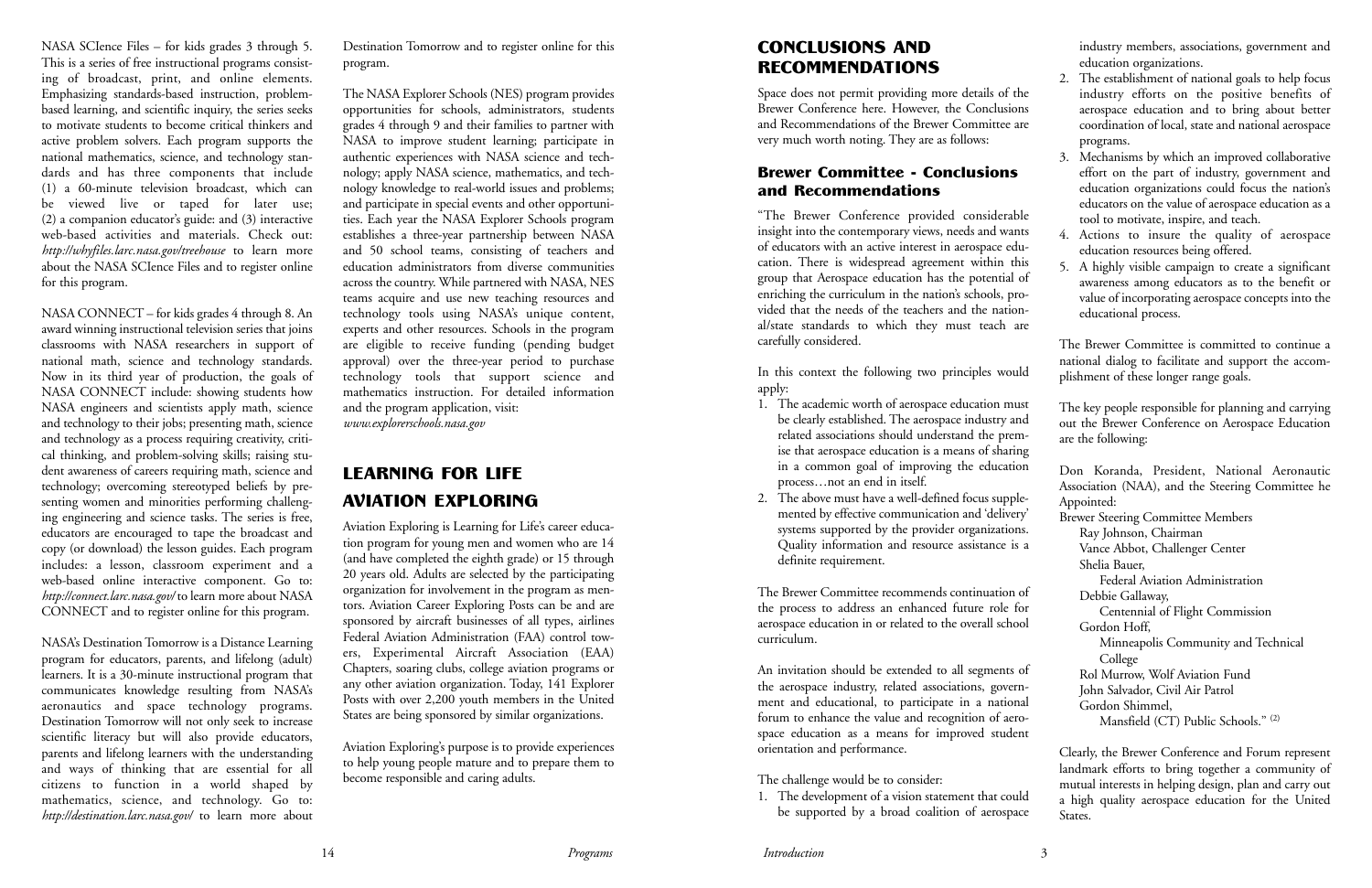#### THE NATIONAL CONGRESS ON AVIATION AND SPACE EDUCATION (NCASE)

The internationally recognized annual meeting of people interested in aerospace education known as the National Congress on Aviation and Space Education (NCASE) has made a huge contribution to education in the United States and other parts of the world for three decades. The National Congress has been attended by nearly forty-thousand people since it was first started.

Teachers at all levels, elementary, secondary and higher education attend the yearly meetings. Many representatives of industry, government and aviation and space related organizations participate in the Congress, provide educationally oriented exhibits and attend the outstanding program elements. The Congress is primarily the result of initiatives of Civil Air Patrol and the United States Air Force. Any educator planning an aerospace education activity, project or full program would benefit from attending annually the National Congresses on Aviation and Space Education. Thousands have.

Information about Congress dates and the program sessions can be obtained on the CAP website under aerospace education:

*www.capnhq.gov*

#### NATIONAL COALITION FOR AVIATION EDUCATION (NCAE)

The National Coalition for Aviation Education (NCAE) is a membership organization that was formed in1993 when the founding member groups signed a formal charter and established a partnership with the Federal Aviation Administration (FAA).

#### THE UNITED STATES CENTENNIAL OF FLIGHT **COMMISSION**

Members of the NCAE are aviation and space related groups, organizations and businesses who recognize the importance of aviation and space education. They believe that aviation and space study contribute toward an informed and interested public.

NCAE member organizations believe that aviation and space study is very motivational for students at all levels of education. Aviation and related space activities used in the classroom or for clubs or youth groups can serve as a catalyst to encourage young adults to seek careers in industry and government.

The industry, government, labor and educational organizations that are members of NCAE believe that the aerospace and aviation industry offers a multitude of challenging careers for pilots, engineers, scientists, mechanics, teachers, researchers, designers and other professionals. Aviation related opportunities abound in manufacturing, air traffic control, air safety, sales, search and rescue, agriculture, and local, state, national and international governments as well as technology companies and in the legal and political arenas.

Because of the mutual interests of NCAE member organizations and education at all levels – K-12 and colleges and universities - the organization has developed a variety of educational materials and services for educators. Details of NCAE's large amount of resources may be found on their comprehensive website. Their website was created as a one-stop clearinghouse for aviation education materials. You will join thousands of teachers and students in consulting the NCAE website at:

*www.aviationeducation.org.*

The Congress of the United States in 1998 passed the Centennial of Flight Commemoration Act, Public Law 105-389, 105th Congress (November, 13, 1998). The law established the U.S. Centennial of Flight Commission to assist in the commemoration of the centennial of powered flight and the achievements of the Wright Brothers' flight at Kill Devil Hills, N.C. December 17, 1903 and to serve as a national and international source of information for activities commemorating this historic event. Congress intended that the Commission encourage celebration of this single achievement, to include a commemoration of the full 100 years of history that followed.

During several years leading up to 2003, and during that year, millions of adults and young people throughout the United States and around the world experienced a variety of programs, projects, and activ-

As a result of the attraction of the concept of a school offering a curriculum based on a common educational interest and having the motivational theme of aviation, the Federal Aviation Administration (FAA) began supporting the aviation magnet school concept by sponsoring a series of national conferences in the early '90s. As an outgrowth of the conferences, an ongoing survey of aviation and aerospace theme programs was started to keep track of the growth of this type of school at both the high school and elementary level. These periodic surveys have also researched the success factors of these schools and the educational results obtained in using aviation or aerospace as a curriculum theme.

A summary of the latest survey and a complete listing of the schools indentified with contacts, addresses and numbers is located on the FAA website under the listing labeled "magnet schools" at:

*www.faa.gov/education*

A number of resources are available to those interested in developing a high school or elementary aviation/aerospace magnet school concept:

- 1. For general information about magnet schools, history of the movement, directories, resources and references contact Magnet Schools of America at their website: *www.magnet.edu*.
- 2. Contact the nearest FAA Regional Aviation Education Representative for Availability of the: "Federal Aviation Administration Curriculum Guide for Aviation Magnet School Programs," Dr. Mervin K. Strickler, Jr., AHT-100-1-94, 1994.
- 3. "An Identification and Description of Secondary Aviation Magnet Schools in the United States, Dr. Frank G. Mitchell, Oklahoma State University, 1996, #9717964. Order by telephone from UMI dissertation services: (800) 521-0600.

### NATIONAL AERONAUTICS AND SPACE ADMINISTRATION (NASA)

NASA Resources for Educators include a wide variety of education-based activities for all ages. The NASA education home page serves as the education front door for information regarding educational programs and services that are offered for the American education community. This high-level directory of information provides specific details and points of contact for all of NASA's educational efforts, Field Center offices, and points of presence within each state. Visit this resource at: *www.education.nasa.gov*.

NASA Spacelink is one of NASA's electronic resources specifically developed for the educational community. Spacelink serves as an electronic library to NASA's educational and scientific resources, with hundreds of subject areas arranged in a manner familiar to educators. Using Spacelink Search, educators and students can easily find information among NASA's thousands of Internet resources. Special events, missions, and intriguing NASA websites are featured in Spacelink's Hot Topics and Cool Picks areas. A complete listing of NASA educational products can also be found here. Spacelink may be accessed at: *www.spacelink.nasa.gov*.

At NASA Langley four educational Distance Learning programs on mathematics and science topics are available to teachers and parents to use at their own sites to access in a flexible, entertaining and instructional format. Each program is aimed at a target grade level to increase scientific literacy and can be obtained by registering online as follows:

NASA's Kids Science News Network (KSNN) – for kids grades K-2. This network is designed not only to help educators and parents meet science needs, but to also turn kids of all ages on to the excitement and fun of mathematics and science. KSNN consists of one minute newsbreaks that feature kids teaching mathematics, science, technology, and facts about NASA to other kids in an entertaining and instructional format. These newsbreaks answer the "why?" questions such as, "Why does popcorn pop?" and "Why is the sky blue?" The newsbreaks engage the students in the excitement of learning and help to dispel many misconceptions in mathematics and science. Go to: *http://ksnn.larc.nasa.gov/* for more information about NASA's KSNN and to register online for this program.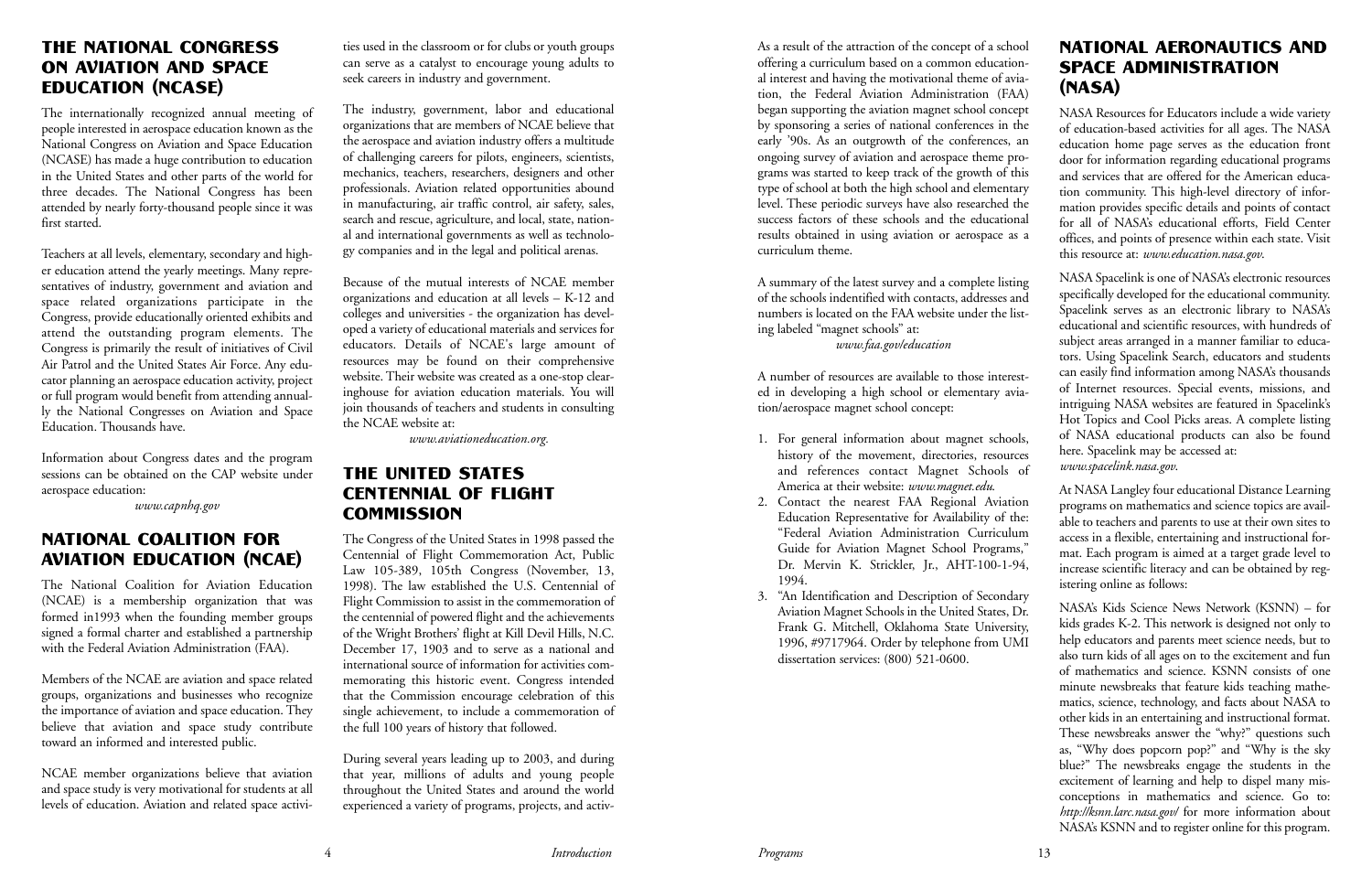The products of the 4-H Cooperative Curriculum System are developed by teams of university specialists, extension educators, industry representatives, volunteers and youth. Each set of materials has passed rigid 4-H criteria for quality hands-on experiential learning and has been accepted into the National 4-H Collection.

#### INVENTING FLIGHT

Inventing Flight For Schools is a multimedia curriculum for sixth, seventh, and eighth graders that guides students through the science and history behind the Wright Brothers' invention of powered flight. The inquiry-based science curriculum was developed by the Agency for Instructional Technology for the Dayton 2003 Centennial Celebration Committee and can be ordered as a kit containing a *Teacher's Guide, Instructional Videos, DVD Resource Disk, Student Worksheets* and *Website Activities and Resources*.

The curriculum, which is correlated to national and state education standards, provides specific content and process standards which are explicitly targeted in each lesson and activity. For example, hands-on activities teach key science concepts by having students fly kites, test gliders and experiment with helicopter propellers and then analyze their results. Students also use multimedia materials to explore the challenges that faced the Wright Brothers. Through unit planned activities, students discover answers to the three critical flight problems of lift, control and propulsion.

Each unit is introduced by a 10-minute video that combines the excitement of the Wright Brothers' discovery process with explanations of key concepts. Additional videos examine the history of flight, the lives of the Wright Brothers, and the impact of powered flight on modern history. Science tutorial videos illustrate the science behind the Wrights' discoveries.

A DVD disk also contains video segments in which an instructor demonstrates how to build each model and conduct each activity in the curriculum. A *Teacher's Guide* is also part of the curriculum kit and can be purchased separately.

A curriculum website offers students additional interactive science games, activities, interesting links and other resources. Teachers and students can connect to experts in the history of flight and the science of flight such as members of the Academy of Model Aeronautics (AMA) which is the internationally recognized organization for model aviation. It is the largest sport aviation organization in the world. The AMA Education Committee is also a co-sponsor of the Inventing Flight for Schools project.

The curriculum also has a Language Arts component which involves writing as an integral part. Included are language arts projects and exercises that help students connect the science of discovery with the Wright Brothers, their world in the early 1900s and their personal challenges. Activities include personal journal exercises, comic book illustration projects and playwriting assignments.

Go to: *www.inventingflightschools.org* for more information and access the online address to order the kit. For Information about other related programs on the Academy of Model Aeronautics website, go to: *www.buildandfly.com*.

some part of aerospace have been offered in schools and colleges. Some high schools offer actual flight training as an elective subject with all of the required academic so-called ground school subjects offered for credit. Time after time teachers and parents of such students point out that these students regularly do better work in their other subjects because of the motivation and study discipline fostered by their flight courses.

#### AVIATION MAGNET SCHOOL PROGRAMS

One of the most unique developments in Aerospace Education in the last decade of the twentieth century has been the growth of Aviation or Aerospace Magnet School programs in school districts across the nation. Prior to the '90s the growth of magnet schools in general was the result of federal court decisions that desegregated the nation's schools.

One consequence of desegregation was the creation of high quality special programs called magnet schools in selected neighborhood schools in order to slow the flight of white middle class families away from the schools being desegregated. The effort grew into today's magnet school concept which embraces a much greater variety of curricular interests and serves students of diverse educational and socio-economic backgrounds. The aviation/aerospace type magnet school is a product of this expansion.

ities about the pioneering role of the actions of Wilbur and Orville Wright on December 17, 1903. Many of the creative educational initiatives of the past several years were a direct result of the Centennial of Flight Commission.

One of the single most important contributions to furthering aerospace education that was done by the Commission is the creation of their website which continues to be supported and kept up-to-date. Anyone planning an aerospace education program at any educational level would be well advised to consult this site. In addition to the myriad direct on-line resources, it has links to hundreds of relevant sources of valuable information. The Centennial of Flight Web Site is:

*www.centennialofflight.gov*

## FEDERAL LEGISLATION – NO CHILD LEFT BEHIND (NCLB)

This legislation presents both challenges and opportunities for educators, students and parents. For aerospace educators, No Child Left Behind (NCLB) offers opportunities to demonstrate what every aerospace educator knows from first-hand experience: aviation and space contexts enrich learning in nearly every subject taught in school. Literally hundreds of thousands of boys and girls in the nation's schools have been highly motivated to study as a result of resourceful teachers using appropriate areas of aviation and space that relate to the subject under study. Remarkably, examples of such teaching and learning success may be found in every subject area ranging from A to  $Z -$ Art to Zoology, Alpha to Omega. tors and aerospace education. Following are relevant excerpts from his presentation: **Goal 1** Create a culture of achievement. Goal 2 Improve student achievement. Goal 3 Develop safe schools and strong character. **Goal 4** Transform education into an evidenced-based field. **Goal 5** Enhance the quality of and access to postsecondary and adult education. Anyone familiar with the work of the aviation and space education community will immediately see a direct link between their work and these goals.

The NCLB, as stated by the U.S. Department of Education, has six major goals. At least five of them have relevance for aerospace educators.

One of the major features of the NCLB legislation is a greatly increased emphasis on testing in our schools at all grade levels. What does this mean for an aerospace educator? Experienced aerospace educators know that students who study various facets of aviation and space, as they relate to their subjects being studied, do better in their tests. This raises the question of just how aerospace education relates to education. Most aerospace education in the United States does not replace any existing subject. Instead, it is integrated into the subject at hand, be it science, mathematics, social studies or other subjects. In recent years more and more specialized elective courses concentrating on a particular area of learning related to The aviation profession, and by extension the field of aviation and space education, is implicitly focused on Goal One, creating a culture of achievement. The history of aviation is one of technological advancement, creating a culture of excellence in transportation with a special emphasis on safety and leadership. In addition, the nature of the field in providing meaningful and relevant pathways to understanding complex subjects has made a useful vehicle for student participation and achievement. Subject mastery is a prerequisite of advancement.

During the 2003 National Congress on Aviation and Space Education (NCASE) Raymond Johnson, Chairman of the Brewer Forum, on behalf of the entire Committee, presented the report on the Brewer Forum and how it relates to the NCLB legislation. He identified the five of the six goals of the law that relate to education and explained how each relates to educa-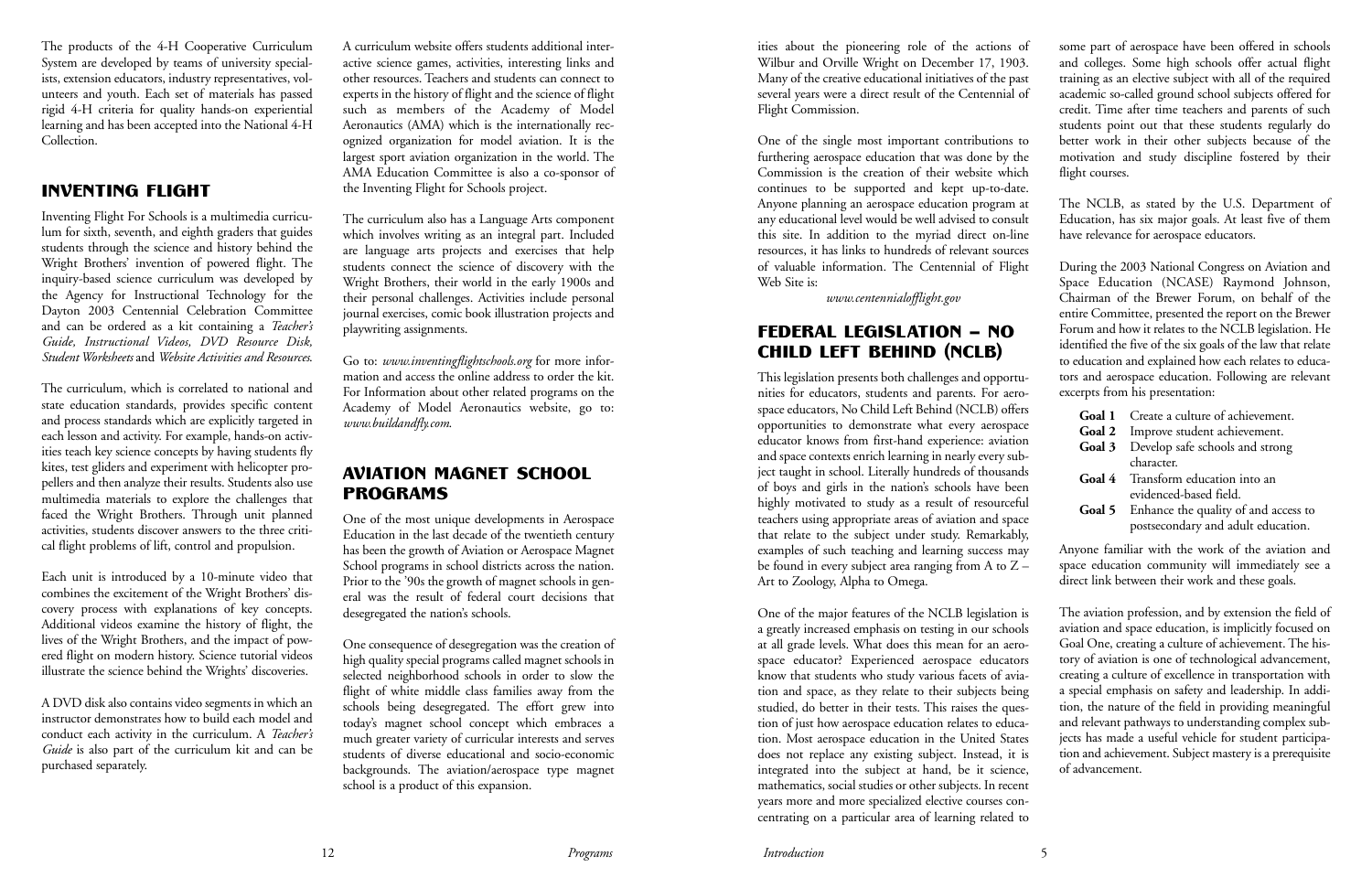Aviation and space education contributes to improving mathematics and science achievement for all students, an objective of Goal 2. By providing real life applications to the study of science and mathematics, the aviation and space education community can make a significant contribution to meeting Goal 2. We must make the case to those who are working on the national education reform effort.

Goal 3 seeks to develop safe schools and strong character. Aviation and space educators consistently refer to the character development and leadership of their students in such areas of study. The fields of aviation and space exploration are filled with examples of men and women who through their perseverance and dedication have made a success of themselves and of all who worked with them. Indeed, the discipline that is necessary for achievement in aviation lends itself to achieving the intent of Goal 3.

Goal 4 seeks to transform education into an evidencebased field. Aviation educators can offer their curricula as a test case for evaluation.

On February 6, 2003, at Department of Education Secretary Paige's Mathematics Summit in Washington, D.C., the Department launched its Mathematics and Science Initiative. Its aim is to achieve three independent goals:

- Engage the public in recognizing the need for better mathematics and science education for every child in our nation's schools.
- Initiate a campaign to recruit, prepare, train and retain teachers with strong backgrounds in mathematics and science.
- Develop an academic research base to improve our knowledge of what boosts student learning in mathematics and science.

Aviation and space education is a proven, applied method for teaching mathematics and science. Indeed, there is ample anecdotal evidence that this is so. The goal of No Child Left Behind (NCLB), however, is that the methods used to teach are 'scientifically proven.' Curriculum will be held to a standard tested by the scientific method. Aviation and space education easily meets these standards because it is a specific subcategory of teaching science, making it an ideal vehicle for engaging hands-on instruction.

Finally, aviation and space education meets Goal 5 through enhancing the quality of and access to postsecondary and adult education. With close ties to the aviation and aerospace industries, aviation and space educators are preparing students for continuing study in mathematics, science, technology, and engineering.

What is the future of aviation and space education? It is the future of flight. What are the bounds? There are none. As we enter the twenty-first century, the job of aviation educators is to demonstrate the worth of the discipline within the President's education reform movement. There are few subjects that can inspire the imagination with relevant activities, and project the possibilities of the future as well as aviation and space education.

In the final analysis, the power of aviation and space education rests with its ability to engage students in exciting hands-on projects and creative problem-solving activities for the classroom. The study of aerospace topics enables students to practice gathering information, examine alternative solutions, test theories and assumptions using real-world activities and then analyze the results. All of these skills are important to the formation of an informed citizenry, the bedrock of a strong democracy. The Brewer Educators' Forum believes that aviation education is in the best position to meet these and other challenges facing the nation as we enter a second century of flight. *The Sky is Not The Limit!* (3)

Youth fly kites, participate in airplane contests, launch rockets, explore space, make a glider, construct a straw rocket and experience disorientation. Life skills youth practice include communication, decision making, problem solving, accepting responsibility, teamwork and managing resources. Grades 3-5

The following sections of this publication consist of additional sources of a huge amount of aviation and space education materials, activities, references, organizations and individuals with successful experience in this important field of study.

References cited in this section include:

- *1. Foreword, by Dr. Leslie J. Bishop to An Introduction to Aerospace Education, New Horizons Publishers, Inc., Chicago, 1968.*
- *2. Executive Summary, The Brewer Conference on Aerospace Education a Report, Published by the National Aeronautic Association in cooperation with the Wolf Aviation Fund, Civil Air Patrol Aerospace Education, National Coalition for Aviation Education, October 15, 2002.*
- *3. Report to the 2003 National Congress on Aviation and Space Education by Raymond Johnson, Chairman, Brewer Forum, entitled: The Brewer Forum and Beyond Reaching out to the Education Community.*

Website: The FAA Aviation Education website listed above is a resource to educators, students and the general public by providing information and resources such as curriculum, career material, calendar of partnership outreach events, student summer camp programs, employment information and links to information on scholarships and grant opportunities.

#### 4-H AEROSPACE EDUCATION PROGRAMS

4-H Youth Development programs impact more than five million young people throughout the nation in a variety of educational efforts. 4-H is supported through the Cooperative Extension System which is a county, state and federal partnership for education based in the Land Grant University System. The Federal partner is the U.S. Department of Agriculture. The Cooperative Extension system provides a linkage for education to every county in the United States and its territories.

4-H Aerospace Education is affiliated with and operates through the National Network for Science and Technology, a part of the Cooperative Extension System. In 1994, a strategic plan entitled, "Partnerships for Aerospace Education and Workforce Preparation," was developed for 4-H Aerospace Education. This plan resulted in the creation of a National 4-H Aerospace Curriculum which has been packaged into a grades K-12 set of materials which can be ordered in complete sets or individually in grade groupings. In addition, the materials are available on a CD-ROM and also include a separate Group Activity Helper's Guide and a Community Organizer's Guide. The Organizer's Guide provides tips to recruit youth, form aerospace groups and support volunteers. All materials are available at low cost from the National 4-H Cooperative Curriculum System, Inc. and can be ordered online at *www.n4hccs.org* (You'll also find sample pages, reviews and additional resources). Information and order forms are available by calling (800) 876-8636 or (612) 624-4900 or E-mail orders can be made at: *order@extension.umn.edu.*

The following description of the Aerospace Adventures Curriculum shows how the fascination of flying an airplane, launching a rocket, exploring space and becoming an astronaut or pilot will come alive through the youth activity guides (K-12), group and leader guides:

#### 1. *Pre-Flight* (20 pages)

Youth learn how to talk like a real astronaut, find out how an airplane works and have fun at the same time. Youth practice problem solving, recognizing patterns and communicating. Grades K-2

#### 2.  $Lift-Off(40 \text{ pages})$

#### 3. *Reaching New Heights* (40 pages)

Flying an airplane, launching a rocket, conquering space and becoming an astronaut or pilot are featured in this unit. Controlling flight direction and experiencing shuttle technology add to the fun in this experiential curriculum. Youth will make a shuttle on a string, a Japanese kite, a hang glider and a control panel of an aircraft. The life skills of decision making, problem solving, selfresponsibility, wise use of resources, teamwork, and creative thinking will be practiced. Grades 6-8

#### 4. *Pilot in Command* (40 pages)

Students create their own altitude tracker, determine the most fuel efficient routes between airports and make a box kite. Students also explore pilot certification requirements, evaluate past and present navigation systems, and learn about airport issues in their community or state. Life skills practiced include communication, creative thinking, decision making and wise use of resources. Grades 9-12

#### 5. *Aerospace Helper's Guide* (40 pages)

This helper's guide provides several group oriented experiences for students. Many ideas are included in this guide for hands-on experiential group activities, such as an aerospace quiz bowl, skill-a-thons and an airport field day. The group activities help develop teamwork and leadership skills.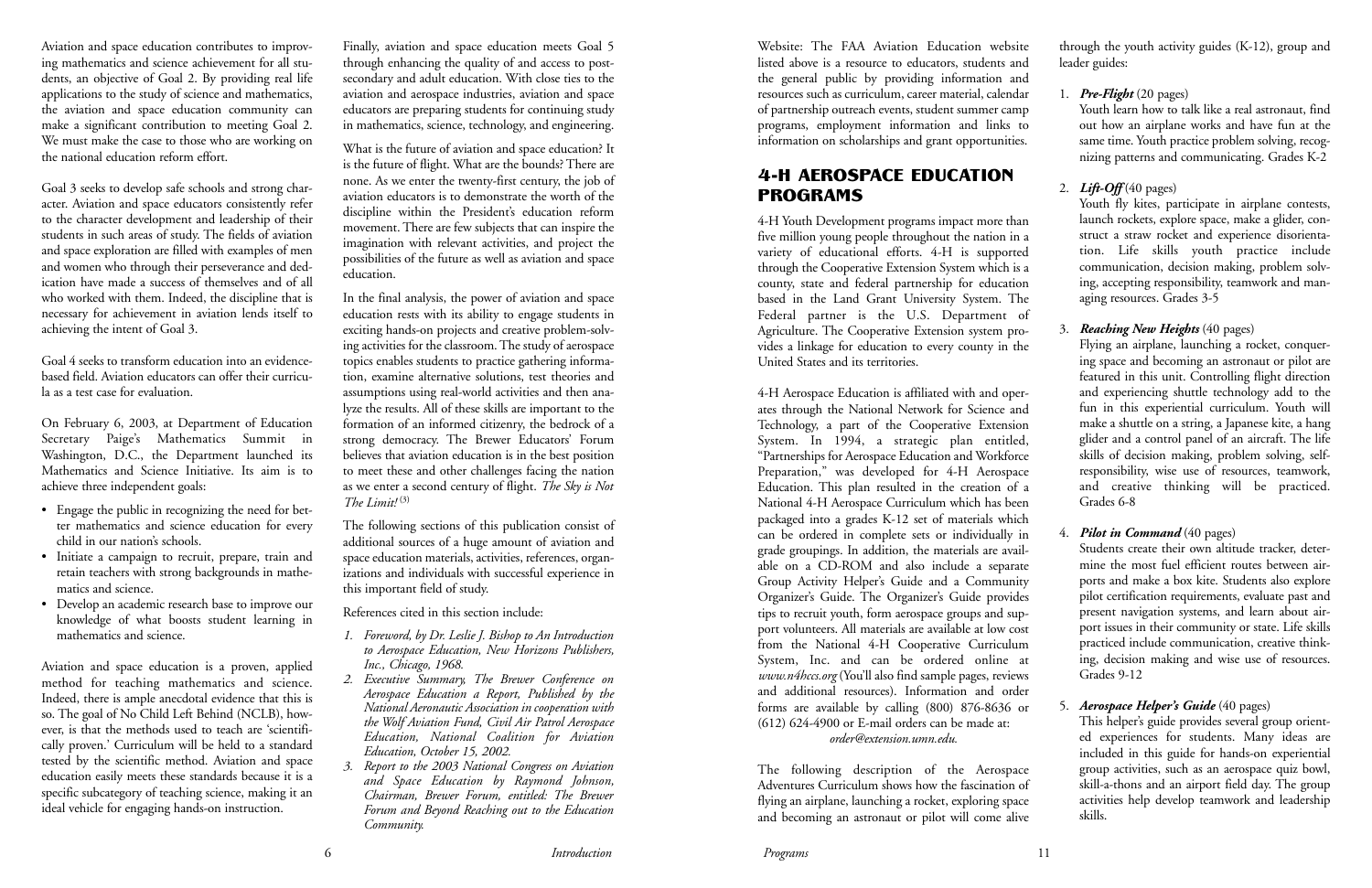AirVenture Museum's Boeing Library. Each enrolled student will be offered an opportunity to fly with an Experimental Aircraft Association (EAA) volunteer pilot as part of the Young Eagles program. A second course, "Advanced Aviation Science," will be available in 2004. Successful completion of both courses will prepare the student to take the Federal Aviation Administration Private Pilot Written Exam. For more information about these web courses, please call (920) 426-6520 or access the Web at:

*www.aviationuniversity.com*.

The EAA website listed above also describes a number of other programs designed for youth such as the Air Academy summer youth camps and Museum Education Programs. Contact Charles Larsen at (920) 426-4815 for additional information.

As the educational arm of EAA, the Aviation Foundation is dedicated to the fulfillment of individual potential through aviation heritage and educational opportunities inspired by the dream of recreational flight.

#### FEDERAL AVIATION ADMINISTRATION (FAA)

The Federal Aviation Administration's (FAA) Aviation/Aerospace Education (AVED) Outreach Program provides information resources through FAA's education website, *www.faa.gov/education*, consultant services and expertise on various aspects of civil aviation. One regional FAA/AVED Program Manager resides in each FAA region and center as a point of contact resource to the public in support of aviation and aerospace activities, contests, special outreach programs, and career awareness opportunities. The National (AVED) Program Manager is a support to education, industry, and government partnership initiatives. Some AVED programs include:

**ACE CAMPS:** FAA is a co-sponsor in Aviation Career Education (ACE) programs throughout the country. ACE, a summer aviation education program for middle and high school students, reaches approximately 1,500 students annually. These one week day, and in some instances overnight, summer programs expose students to a wide range of aviation career exploration. Students experience instruction in aviation history, the physics of flight, field trips to aviation sites and hands-on activities. Focus is on aviation

career clusters identified by FAA, with emphasis on opportunities for women and minorities. Dates, locations, cost and age requirements vary according to sponsoring organizations. Information can be found on the FAA education website.

**ART CONTEST:** The International Aviation Art Contest is sponsored by the National Aeronautic Association, National Association of State Aviation Officials and Federal Aviation Administration (FAA), in cooperation with the Federation Aeronautique International (FAI). The objective of the contest is to motivate and encourage young people of FAI member nations to become more familiar with and participate in aeronautics, engineering and science. Information on the annual art contest can be found on the FAA education website or by contacting the local state division of aviation which in most states is a part of the State Department of Transportation.

**TEACHER WORKSHOP ASSISTANCE AND CAREER DAYS:** FAA provides educators with resource information, expertise and speakers, when personnel are available. Contact the AVED Program Manager in the FAA Regional Office in your area for assistance.

**JOB SHADOW DAY:** FAA, in many regions, participates in job shadowing through the annual Ground-hog Job Shadow day held annually in February. The special day is the kickoff to a year long national effort that provides students with an up-close look at how skills learned in school are put into action in the workplace.

**AIR BEAR GOES TO SCHOOL:** An aviation education program for students in grades 1 through 5 is available through the regional FAA/AVED Program Manager. Air Bear, dressed in a flight suit and wearing flight goggles is the national mascot of FAA Aviation Education. Air Bear is a guide and companion to students in visits to the classroom helping students to learn about aviation. When Air Bear visits a classroom, students will travel on a simulated airplane flight to Disney World in Orlando, Florida. They can all have fun as they assume the role of aviation workers and as the passengers of Air Bear Airlines. Two videos, one for students and another for teachers, are available along with additional aviation curriculum and lesson plans to enhance the Air Bear Program. Educators should contact the FAA Regional AVED Program Manager in their area for information.

# PROGRAMS

#### AEROSPACE EDUCATION FOUNDATION (AEF)

The Aerospace Education Foundation (AEF) is a nonprofit organization created in 1956 and affiliated with the Air Force Association (AFA). The AFA is a nonprofit grass-roots organization with chapters in all fifty states, Europe and the Pacific. The foundation is dedicated to strengthening America's aerospace excellence through education. Through numerous scholarships, grants, awards and public awareness, the Foundation provides America with the tools needed to educate the public and our youth on the importance of science and technology to our national defense. The AEF website describing the various programs of the foundation is located at:

#### *www.aef.org.*

**Visions of Exploration** is a cooperative program between *USA TODAY*, AFA chapters and AEF to encourage the skills necessary for success in math and science among the nation's elementary and middle school children. During the 2003-2004 school year, Visions was used in over 1,300 grades 4 through 8 classrooms reaching at least 90,000 students.

Visions provides each classroom selected with the *Visions of Exploration Activity Guide*, containing lesson plans for 18 weeks of the best math, science and technology articles previously published in the USA TODAY newspaper. Each classroom will also receive 30 copies of *USA TODAY* on the day of the week the teacher selects for 18 weeks, along with *Experience Today*, a daily lesson plan with cross curricular activities centered around each day's news.

Other services listed in the Visions Program section of the AEF website include a quarterly *Visions Newsletter* providing resources for teachers and students and access to a *Facilitator's Guide* online. The website also contains an *Expanded Visions* category containing additional math/science and technology K-12 activities, a *100 Years of Flight* section and access to a *Case Studies* listing which includes aeronautics cases for grades 7-12.

To enroll a class in the Visions of Exploration program, teachers will need to contact a local AFA chapter for sponsorship because AFA chapters and the Foundation financially co-sponsor the program with *USA TODAY*. Chapter contacts are listed in the links section of the AEF website along with registration forms for the program. There is only one registration period per school year and registrations are due no later than September 30 of each school year. For each class selected, a *Certificate of Accomplishment for Visions Students* is given to each student who completes the program by an AFA representative of the sponsoring chapter. If you have any questions regarding this program, please contact the AEF Manager of Special Programs at 1-800-291-8480.

The *Educator Grant* program is also available to teachers from the AEF which provides up to \$250 per academic year to elementary and secondary classrooms for aerospace education programs, opportunities, innovative activities, and interests when no support is currently available. Grant applications are located in the Financial Aids section of the AEF website and applications must be endorsed by a local AFA Contact. AFA Chapter contact information for your area can be obtained by going to the Links section of the AEF website or by calling 1-800-291-8480. Grant